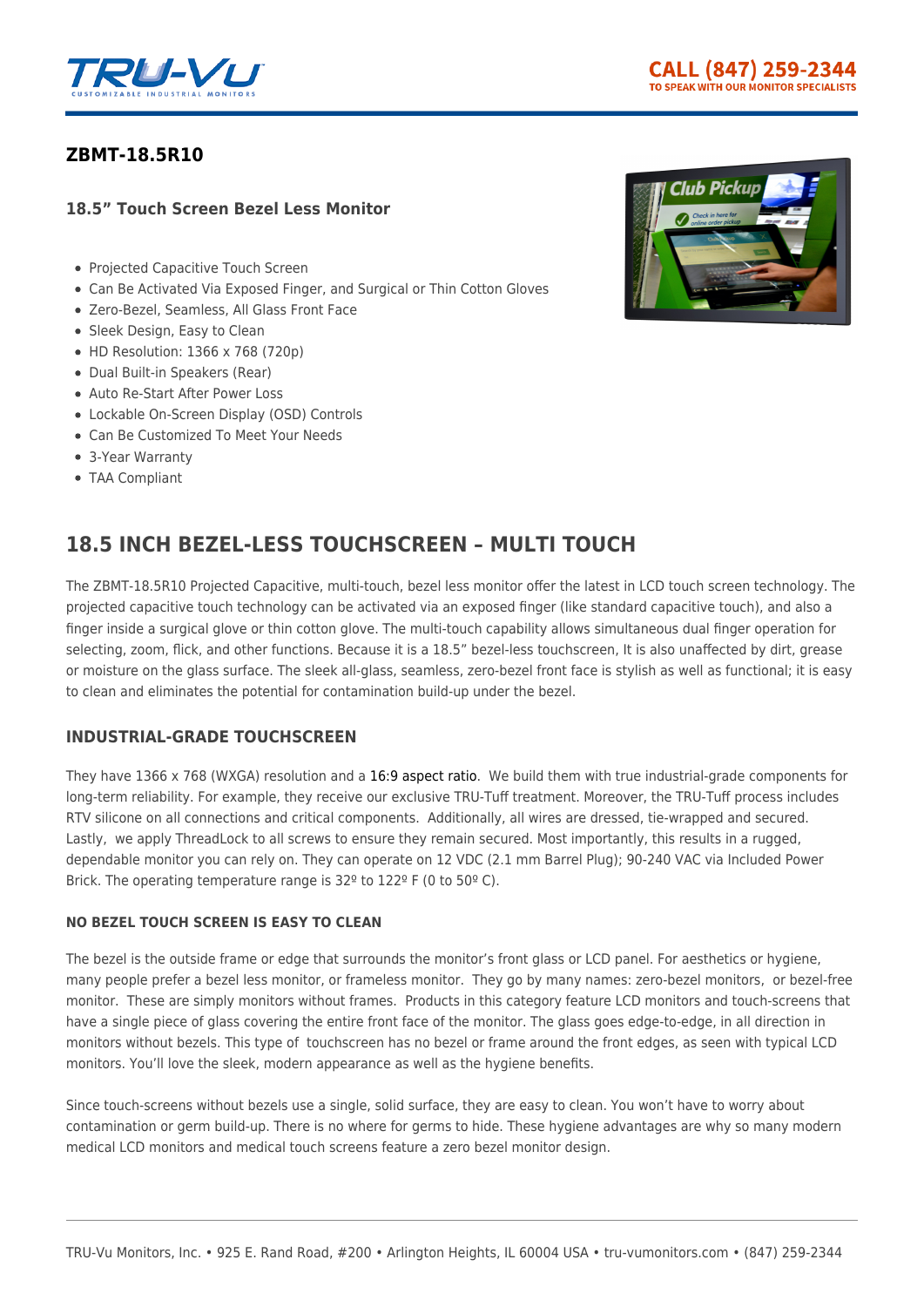

#### **TOUCH SCREENS BUILT FOR DEMANDING APPLICATIONS**

TRU-Vu industrial LCD monitors are specifically designed for use in demanding industrial, commercial, and A/V applications. For instance, every TRU-Vu monitor utilizes industrial-grade components and high-end LCD panels not found in retail or consumer-grade monitors. This ensures superior image quality, improved performance and greater durability. The ZBMT-18.5R industrial 18.5" bezel-less touchscreen have VGA, HDMI, and DisplayPort video inputs. An extensive list of available OEM options enables you to [customize](https://tru-vumonitors.com/custom-monitors/) a solution to your specific needs. We offer numerous other monitors in [similar sizes](https://tru-vumonitors.com/13in-to-19in-monitors/) and [brightness levels](https://tru-vumonitors.com/standard-brightness-monitors/) from which to choose. They can also be [private-labeled](https://tru-vumonitors.com/private-label-monitors/) with your company name and/or logo on the front bezel.

The ZBMT-18.5R10 18.5 inch touchscreen with widescreen 16:9 aspect ratio are deployed in many industries and applications. This includes [healthcare](https://tru-vumonitors.com/medical-displays/), [kiosks](https://tru-vumonitors.com/industries/kiosks-vending/), hospitality, [advertising](https://tru-vumonitors.com/industries/digital-signage/), and other applications. TRU-Vu monitors are backed by our full 3-year warranty. Consequently, this ensures you of many years of reliable service. All of our touch screen monitors are TAA Compliant, making them ideal for government use.

#### **TRU-VU IS READY TO HELP YOU FIND THE BEST 18.5″ TOUCH SCREEN DISPLAY**

With over 200 LCD monitors and touch screens on our site, selecting the ideal equipment, or touch screen solution may be a bit overwhelming. To help narrow down the choices, check out our [Advanced Search Tool.](https://tru-vumonitors.com/products/) For example, this enables you to filter by your own specific search requirements. See our full line of [standard brightness](https://tru-vumonitors.com/standard-brightness-monitors/) monitors and 13.3" to 19" [monitors](https://tru-vumonitors.com/13in-to-19in-monitors/) for similar models to the ZBMT-18.5R. Browse all [touch screens](https://tru-vumonitors.com/touch-screen-monitors/) or view only those that operate on [24VDC.](https://tru-vumonitors.com/24vdc-monitors/) See our wide variety of [Bezel less monitors and touchscreens.](https://tru-vumonitors.com/zero-bezel-monitors/)

Finally, our team members are ready to help! We can determine the exact solution that will meet your specific needs. Certainly, TRU-Vu will help provide clear images for your operating requirements . Call [\(847\) 259-2344](#page--1-0) today to speak with one of our specialists. Above all, we will listen. It's one of the things we do best. Our professional advisors will ensure the monitor or touch screen you receive will be and do everything you had hoped it would!

If you prefer, fill out a [quick form](https://tru-vumonitors.com/request-quote/) with your requirements, and we will guide you to the proper models that will work best.

To see technical information, tips, tricks and guides to LCD monitors and technology, visit our [TECH CENTER](https://tru-vumonitors.com/tech-center/).

#### **SPECIFICATIONS**

|                           | ZBMT-18.5R10                                       |
|---------------------------|----------------------------------------------------|
| <b>LCD Panel</b>          | 18.5" TFT Color LCD; LED Backlights                |
| Touch Screen Type         | Projected Capacitive Touch (P-Cap)                 |
| Touch Interface           | <b>USB</b>                                         |
| Windows 10 Compatibility  | Yes                                                |
| <b>Display Resolution</b> | 1366 x 768 (WXGA)                                  |
| Viewable Area             | 16.13" x 9.07" (409.8 x 230.4 mm)                  |
| Pixel Pitch               | 0.300mm                                            |
| <b>Display Colors</b>     | 16.7M                                              |
| Aspect Ratio              | 16:9                                               |
| <b>Brightness</b>         | 450 nits                                           |
| Contrast Ratio            | 1,000:1                                            |
| Viewing Angle             | $170^{\circ}$ (H) x $160^{\circ}$ (V)              |
| Response Time             | 5 ms Trf                                           |
| Control                   | OSD (On-Screen Display) via Pushbuttons (Lockable) |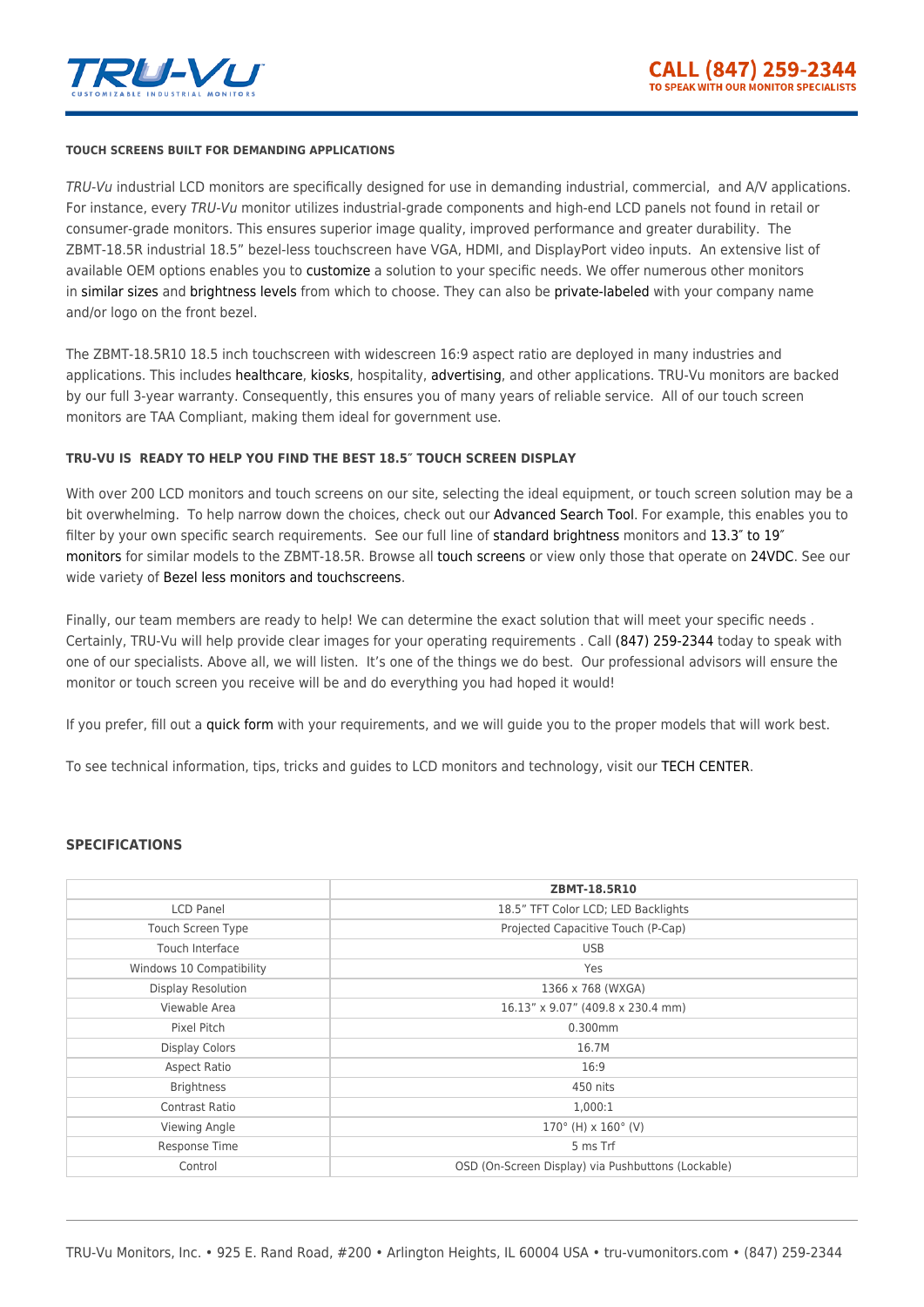

|                              | ZBMT-18.5R10                                                     |
|------------------------------|------------------------------------------------------------------|
| Video Inputs                 | VGA, HDMI, DisplayPort                                           |
|                              |                                                                  |
| Speakers                     | Standard                                                         |
| Power Requirement            | 12 VDC (2.1 mm Barrel Plug); 90-240 VAC via Included Power Brick |
| Power Consumption            | 16W                                                              |
| Enclosure                    | ABS, Zero-Bezel Front Face                                       |
| Enclosure IP Rating          | Front: IP65 Rear: IP30                                           |
| Mounting                     | 100 x 100 mm Rear VESA Mount Holes                               |
| <b>Operating Temperature</b> | 32 <sup>°</sup> to 140 <sup>°</sup> F (0 to 60 <sup>°</sup> C)   |
| <b>Dimensions</b>            | <b>TBD</b>                                                       |
| Weight                       | <b>TBD</b>                                                       |

Note: Specifications subject to change without notice.

#### **DIMENSIONS (MM)**



#### **Standard Accessories:**

- 90-240 VAC Power Brick
- VGA Cable
- USB Cable
- Audio Cable
- HDMI-to DVI Adapter
- HDMI Cable
- DisplayPort (ZBMT-18.5R10)

#### **Available Options:**

Protective/Anti-Reflective Glass Screen